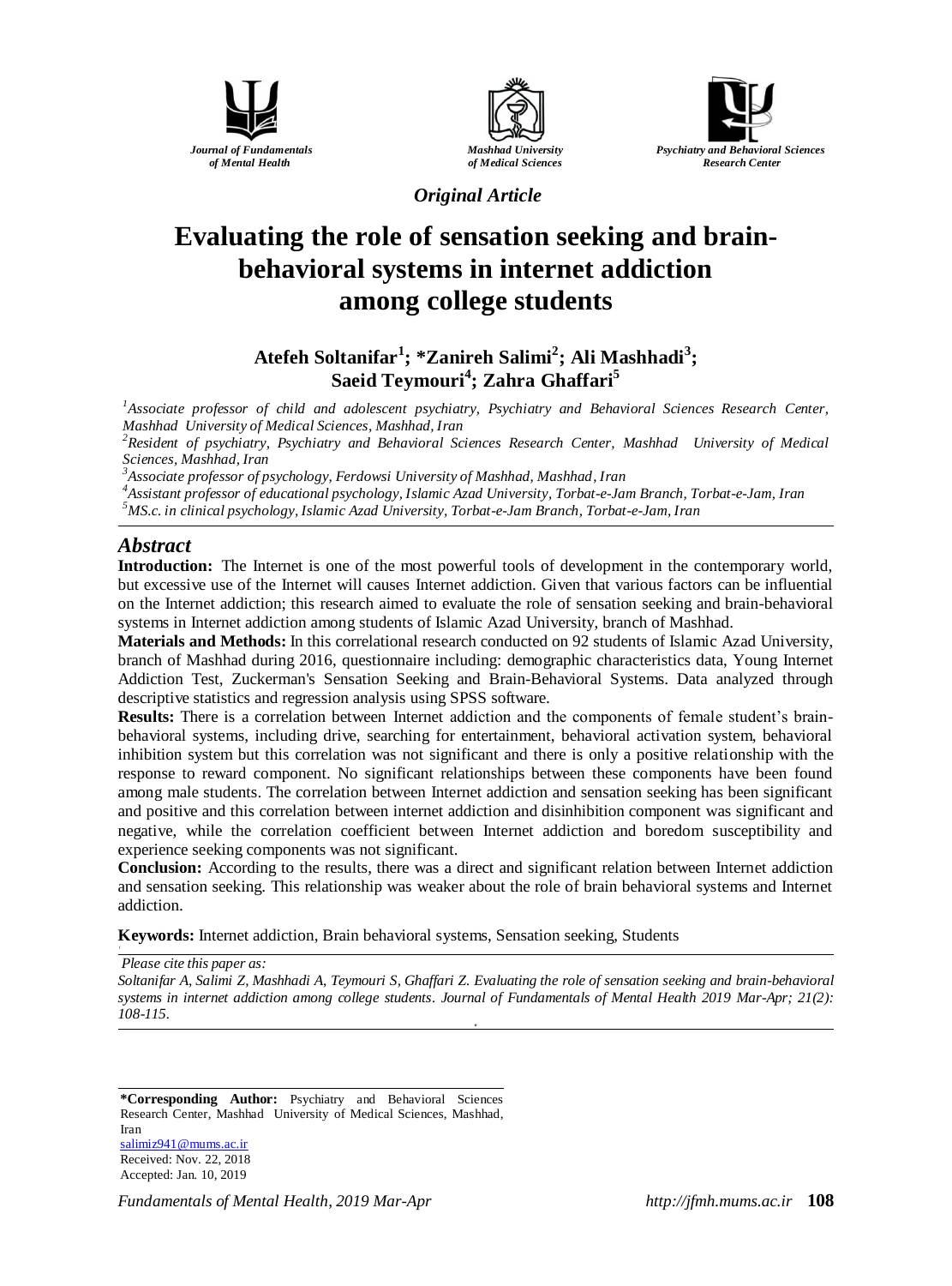## **Introduction**

The Internet is a cultural and social scene that puts individuals in different situations, roles, and lifestyles. In this general space, a new cultural skill is needed to play role according to its symbolic settings. The Internet is a two-edged blade that emits people through the creation and provision of a virtual space to create a relationship between people away from inconveniencing confrontations with others and their real world's position (1).

On the other hand, addiction to the Internet includes addiction to chat rooms, pornography, online gambling, online shopping, games, etc. as well as other addictions, would isolate person from family and people. Behavioral addictions like Internet addiction, can lead to the destruction of individual's health, relationships, emotions and eventually, his/her mental state.

While internet progressively vast its influence in our daily life, we should take steps to face the disadvantages of this new technology indeed (2).

Global growth and competitiveness are a function of insight and awareness that the Internet is its tool of extension. The Internet is one of the most powerful tools in the context of progress, nutrition, maintenance and development of this awareness in the contemporary world. Our society is now moving from the industrial forms of production to a new form of informational social order. As a result, what is nowadays depicted as Internet addiction may be considered as a common practice in the coming years. "Internet addiction", "the disparity of overuse of the Internet" and "pathological use of the Internet" are the terms go to the one of the newest disorders caused by the Internet. No matter what suggested name is, it's hard to find a physician or psychiatrist who has never

*Fundamentals of Mental Health, 2019 MAR-Apr http://jfmh.mums.ac.ir* **108-15**

encountered this modern and digital complication. Providing relatively comprehensive definition, Internet addiction refers to a wide range of behavioral problems and troubles in control of the motivation for Internet usage and is addressed as an obsessive behavior, or the desire to establish a connection, or perhaps even an expression of transference or a reflection of relationships in order to fulfill the needs. Over the past decade, the concept of Internet addiction has emerged in terms of its acceptance as a valid clinical disorder that often requires treatment (1).

Hospitals and clinics present outpatient services for outpatients suffering from internet addiction as well as addiction rehabilitation centers which have been adopted new cases of online addicts, furthermore college campuses have set up support groups for helping these type of students. Holmes, in his definition of Internet addiction, explains the natural use of the Internet and considers 19 hours a week as the normal amount of internet usage cutoff. Thus, according to Holmes′s definition, an individual who uses the Internet for more than 19 hours per week is an Internet addict. Young considers the cut off at least 38 hours a week or 8 hours a day. Goldberg argues that Internet addiction is a pathological and obsessive use of the Internet, in which negative consequences such as tolerance and withdrawal symptoms are well-known and would be associated with depression, social isolation, anxiety, loneliness and increase in impulsivity (3,4). One of the most important aspects of addiction is the sensation seeking that can be extended to all types of addictions. Sensation seekers are individuals who have characteristics such as extraversion, autonomy, fearlessness and inconsistency. In religious and political attitudes, they tend to be free-thinking and have more tolerant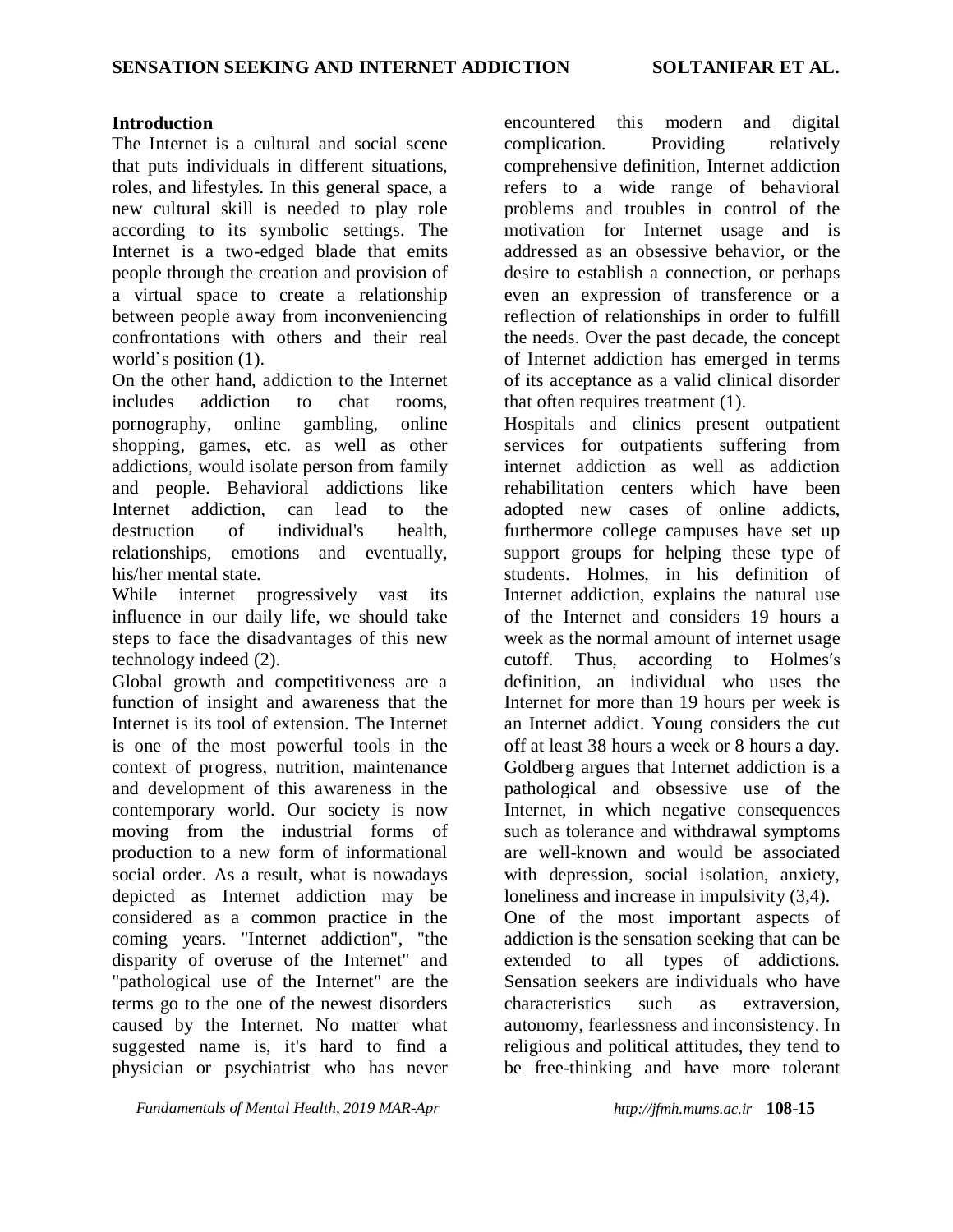facing ambiguous situations and their physiological responses to new stimuli are more intense than others (5).

Some studies suggest the relationship between sensation seeking and behavioral brain systems can be useful in predicting Internet addiction. The behavioral brain systems studied by Gary have three emotional systems. The first system is behavioral activation system associated with positive affect and is defined by positive behavioral tendencies, extroversion and impulsivity. The second system; Behavioral inhibition system associated with negative affects like inertia and behavioral fears and tendencies, introversion, depression and anxiety. The third system is a fight and flight system that produces anger, fear and rage (6).

Internet addiction has unwanted physical

and mental complications and consequences. The growing amount of researches focused on internet trends and they suggest that Internet addiction disorder is a sociopsychological disorder characterized by its tolerance, withdrawal symptoms, emotional disturbances, and the breakdown of social relationships.

However, Internet addiction phenomenon is more common as

daily access to online resources increases.

The necessity of evaluating predictive factors for internet addiction among young students leads us to run current research.

## **Materials and Methods**

Stratified random method has been used for this essay's sampling. Thus, two out of the whole faculties of Azad University of Mashhad were selected including Shahin-Far Medical Faculty and engineering faculty. Number of 50 (25 female and 25 male) students who were studying in 2016 were selected from each faculty.

The inclusion criteria included: aged between 18 to 28 years, lack of comorbid

psychiatric disorder at the time of the study based on structural psychiatric interview based on DSM-5 criteria and completing informed consent for joining the research.

All students completed the research questionnaires and checklists including; demographic characteristics data, Young internet addiction, Zuckerman's sensation seeking and brain-behavioral systems.

## Research instrument

*A) Young Internet Addiction Test:* This is a 20-item self- reported inventory which measures the level of dependency to Internet. The internet users are divided into three groups: normal user, user with problem due to more use of Internet, addict user who need treatment. This inventory has good psychometric properties in Iranian population (Cronbach alpha=0.88) (7,8).

*B) Zuckerman's Sensation Seeking Scale:*  This 40-item scale is associated with different personality traits, conceptual and cognitive aspects, experience of alcohol and substance abuse, sexual behavior, smoking, tendency to schedule, voluntary abnormal activities or tests. This questionnaire measures the four subscales as adventure seeking, experience seeking, disinhibition and boredom susceptibility (each subscale has 10 questions). The highest total score of this questionnaire is 40. This instrument has been normalized in Iran (9,10).

*C) BAS/BIS Scales:* This scales provided by Carver and White and they have three subscales as drive, response to reward and searching for entertainment and 24 selfreported questions in four-point Likert scale. Mohammadi et al. indicated that this instrument had acceptable Cronbach alpha among Iranian society (11).

Due to the importance of the issue, the incomplete questionnaires, has been deleted from the research. Thus, a correlation with regression analysis research has been performed on 92 students of Azad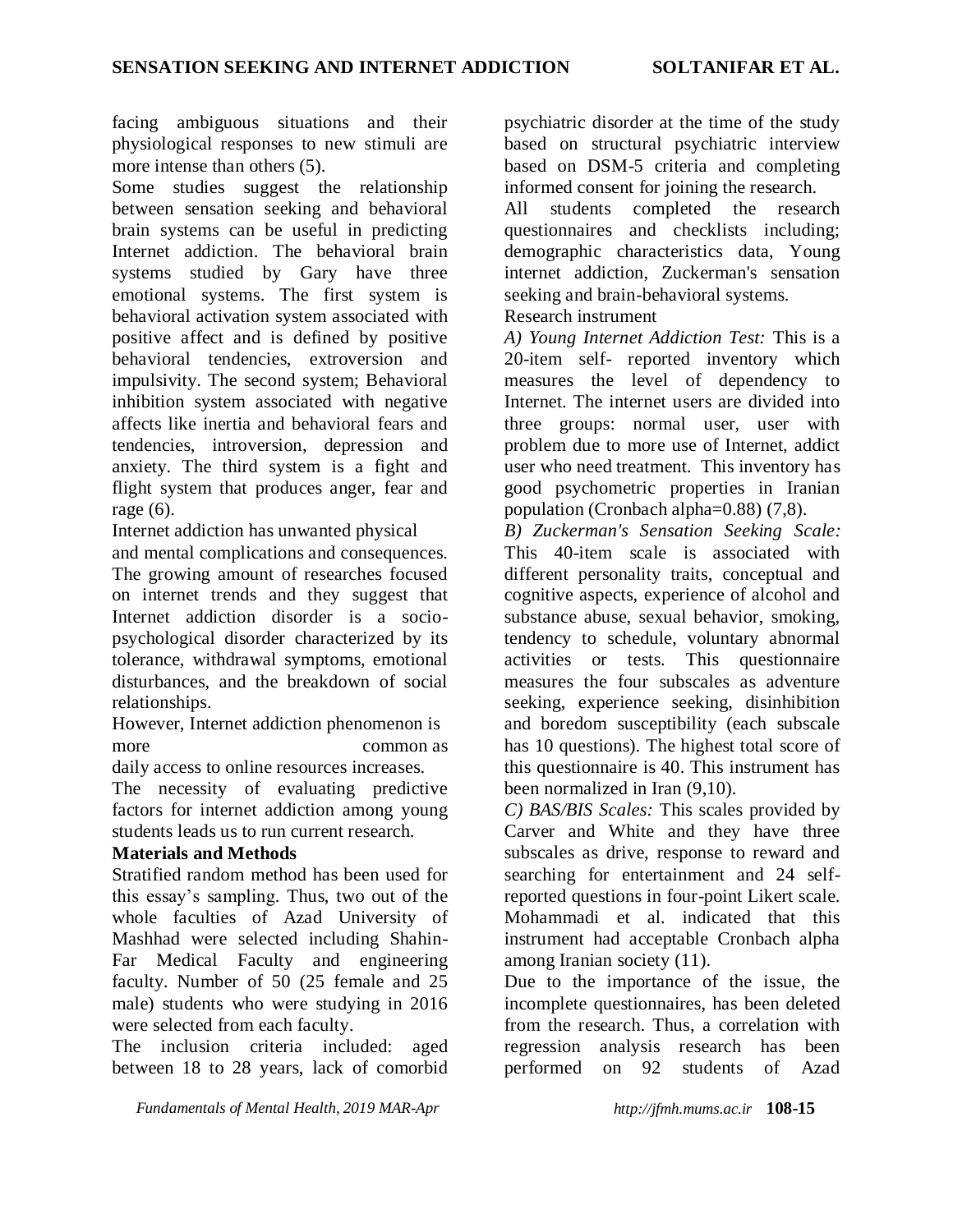University of Mashhad, including 44 men and 48 women. Data were then analyzed using SPSS software. The data were analyzed in two levels of descriptive statistics including mean, standard deviation and other characteristics and inferential statistics using regression and correlation analysis. The significance level was considered to be  $P$  value  $\leq 0.05$ .

### **Results**

The mean age of male students was 21.42 years comparing to 21 years among the female students, which had a significant difference between two groups in terms of age  $(P=0.028)$ . The groups were homogeneous in terms of education level (*P*=0.08) and marital status (*P*=0.067). There was no significant difference in sensation seeking between the two groups as well as disinhibition component, boredom susceptibility, experience seeking, response to reward, behavioral activating system (BAS) and behavioral inhibition system (BIS).

The difference between the two groups in terms of drive variable was significant (*P*=0.001) as well as searching for entertainment (*P*=0.032).The correlation between internet addiction and sensation seeking components was positive, and between the disinhibition components was significant and negative. But the correlation coefficient between Internet addiction and boredom susceptibility components and experience seeking was not significant.

**Table 1.** The correlation between internet addiction and sensation seeking components in male students

| maie students         |                |                                   |       |
|-----------------------|----------------|-----------------------------------|-------|
| <b>Variables</b>      |                |                                   |       |
|                       | <b>Numbers</b> | <b>Correlation</b><br>coefficient | P     |
| Sensation             | 44             | 0.45                              | 0.001 |
| seeking               |                |                                   |       |
| <b>Disinhibition</b>  | 44             | $-0.333$                          | 0.27  |
| <b>Boredom</b>        | 44             | 0.109                             | 0.48  |
| susceptibility        |                |                                   |       |
| Experience<br>seeking | 44             | 0.142                             | 0.357 |

**Table 2.** The correlation between internet addiction and sensation seeking components in female students

| <b>Variables</b> |                |                                   |       |
|------------------|----------------|-----------------------------------|-------|
|                  | <b>Numbers</b> | <b>Correlation</b><br>coefficient | P     |
| Sensation        | 48             | 0.56                              | 0.001 |
| seeking          |                |                                   |       |
| Disinhibition    | 48             | 0.297                             | 0.04  |
| <b>Boredom</b>   | 48             | $-0.126$                          | 0.393 |
| susceptibility   |                |                                   |       |
| Experience       | 48             | $-0.48$                           | 0.746 |
| seeking          |                |                                   |       |

The correlation between Internet addiction and brain behavioral systems components in male students including responsiveness to reward, drive, searching for entertainment, behavioral activating system (BAS), behavioral inhibition system (BIS), exist but it is not significant.

**Table 3.** The correlation between Internet addiction and brain behavioral systems components in male students

| components in male students                     |                |                                   |       |  |
|-------------------------------------------------|----------------|-----------------------------------|-------|--|
| <b>Variables</b>                                | <b>Numbers</b> | <b>Correlation</b><br>coefficient | P     |  |
| Responsiveness to<br>reward                     | 44             | 0.014                             | 0.926 |  |
| Drive                                           | 44             | $-0.103$                          | 0.505 |  |
| Searching for<br>entertainment                  | 44             | $-0.023$                          | 0.882 |  |
| <b>Behavioral</b><br>activating system<br>(BAS) | 44             | $-0.061$                          | 0.696 |  |
| <b>Behavioral</b><br>inhibition system<br>(BIS) | 44             | $-0.007$                          | 0.966 |  |

Among female students, the correlation between internet addiction and brain behavioral systems components including responsiveness to reward, drive, searching for entertainment, behavioral activating system (BAS), behavioral inhibition system (BIS), exist but it is not significant and there is only a positive relationship with the response to reward component.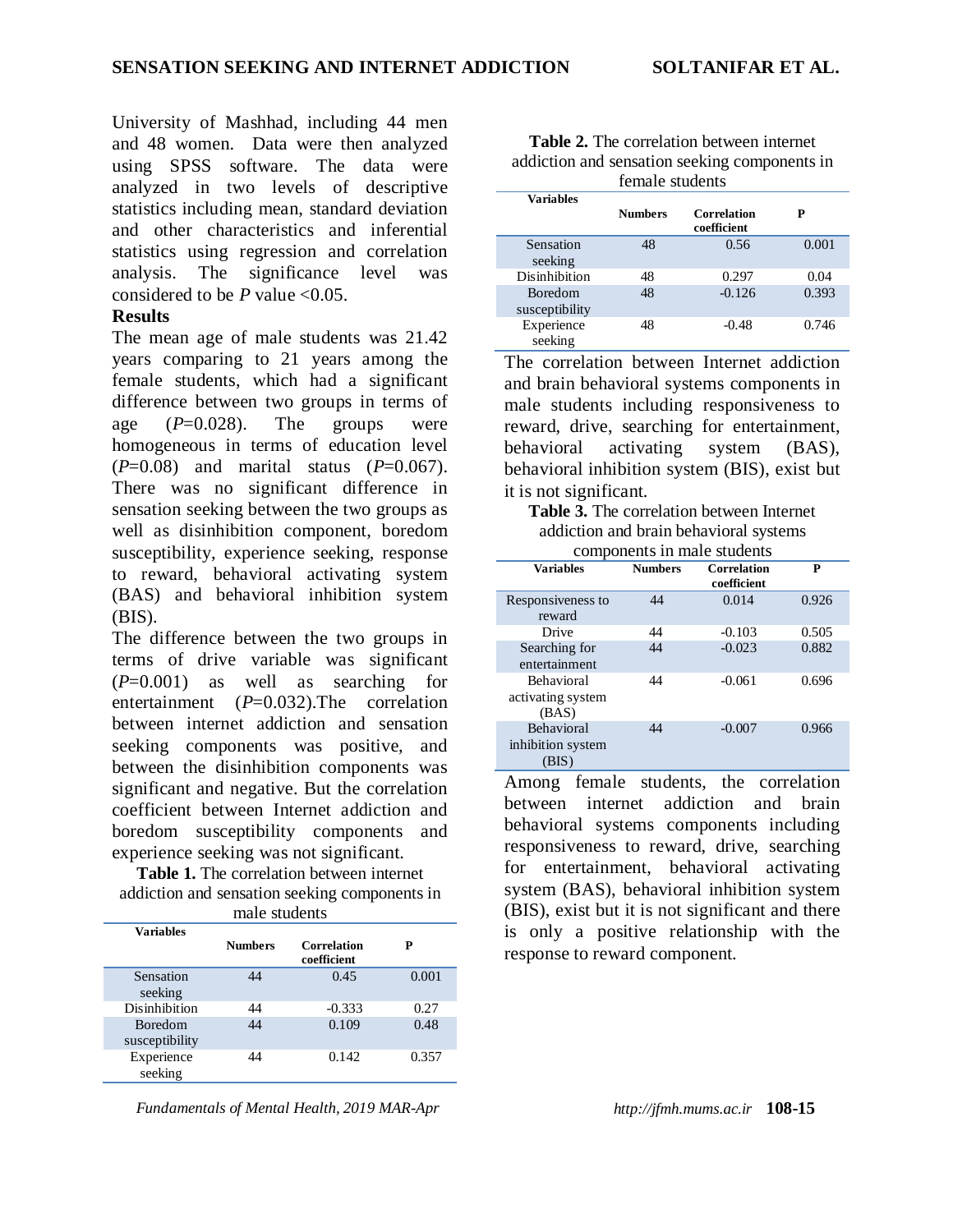| <b>Table 4.</b> The correlation between Internet |
|--------------------------------------------------|
| addiction and brain behavioral systems           |
| components in female students                    |

| components in remare students                   |                |                                   |       |  |
|-------------------------------------------------|----------------|-----------------------------------|-------|--|
| <b>Variables</b>                                | <b>Numbers</b> | <b>Correlation</b><br>coefficient | P     |  |
| Responsiveness to<br>reward                     | 48             | 0.329                             | 0.022 |  |
| Drive                                           | 48             | $-0.233$                          | 0.111 |  |
| Searching for<br>entertainment                  | 48             | 0.085                             | 0.565 |  |
| <b>Behavioral</b><br>activating system<br>(BAS) | 48             | $-0.047$                          | 0.753 |  |
| <b>Behavioral</b><br>inhibition system<br>(BIS  | 48             | 0.224                             | 0.126 |  |

#### **Discussion**

Internet addiction has unwanted physical and mental complications and consequences. The growing amount of researches focused on internet trends suggests that Internet addiction disorder is a socio-psychological disorder characterized by its tolerance, withdrawal symptoms, emotional disturbances, and the breakdown of social relationships.

However, Internet addiction phenomenon is more common as daily access to online resources increases.

On the other hand, addiction to the Internet includes addiction to chat rooms, pornography, online gambling, online shopping, games, etc. as well as other addictions, would isolate person from family and people around. Behavioral addictions like Internet addiction, can lead to the destruction of individual's health, relationships, emotions and eventually, his/her mental state (2).

In this research, we will address the results of the discussion about Internet addiction and its relevance to sensation seeking and behavioral brain systems.

According to Table 1, the highest age frequency was 20 years-old and the lowest frequency in male group was 26 years comparing to female group (23 years old). That seems logical with respect to a certain age range that exists for students participating in our study.

In our study, single students have more abundance than married ones among both groups. About 90% of both groups were single, indicating a lack of willingness to marry under the age of 25, which could be directly related to the pathological Internet usage and the impact of Western culture among students.

Evaluating educational levels of participations, the highest frequency is related to master degree and the lowest frequency is related to the higher than master degree level. It is in line with other research works in the field of student research, given the multiplicity of expertise in the Azad University (12,13).

Considering Table 3, among male students, the correlation between Internet addiction and sensation seeking components was significant and positive, and between the disinhibition components was significant and negative but the correlation coefficient between Internet addiction and boredom susceptibility components and experience seeking was not significant. The significant effect of sensation seeking with internet addiction is consistent with the other researches (14-16).

Table 2 shows that the correlation between Internet addiction and sensation seeking components and disinhibition was significant and positive, but the correlation coefficient between Internet addiction and boredom susceptibility and experiment seeking was not significant, which confirms the idea that there is a relationship between Internet addictions with the sensation seeking of female college students, and it can be concluded that sensation seekers are more interested in pathological use of internet. The significant effect of sensation seeking with internet addiction is in line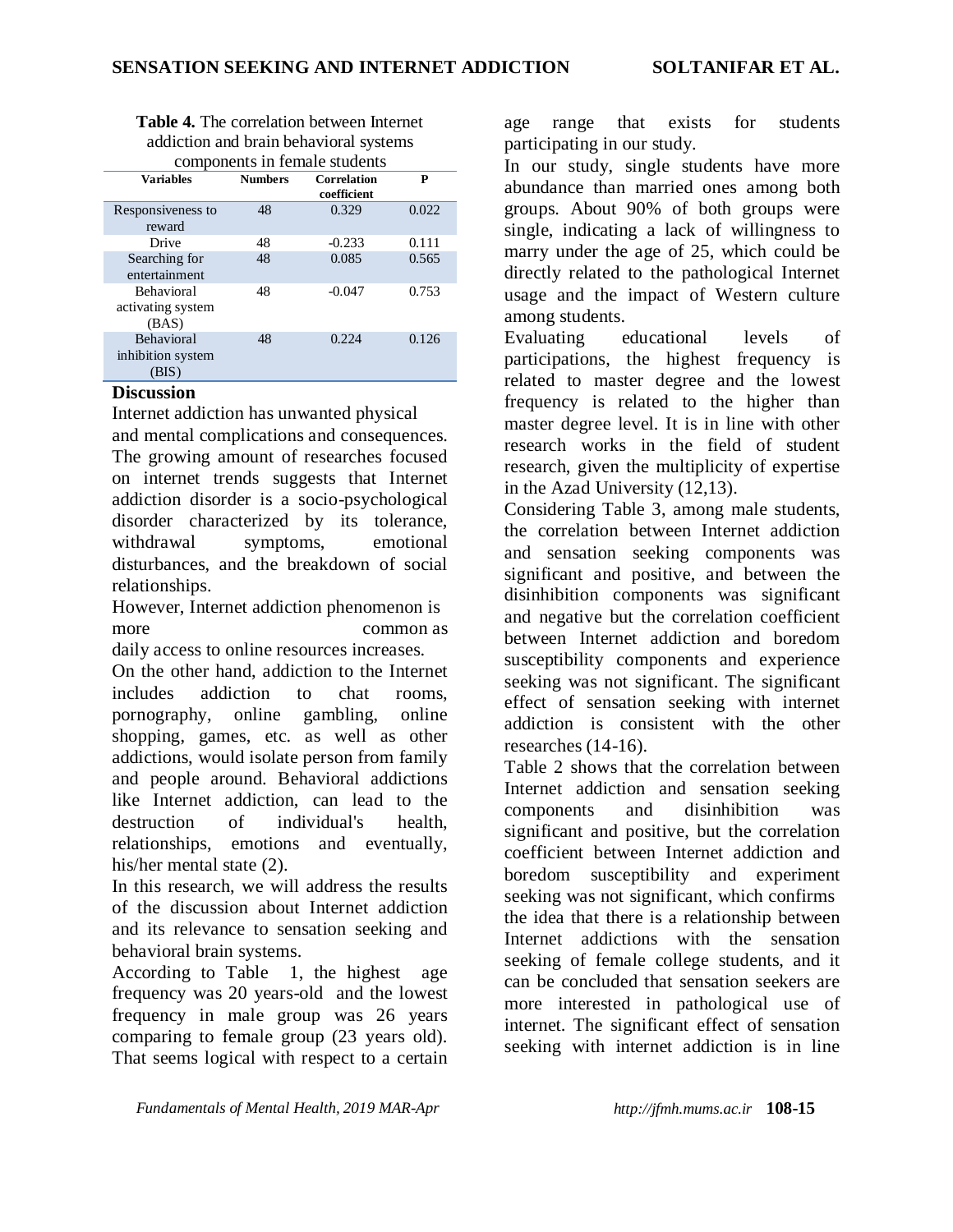with Rahmani, Khanjani and Soltani studies  $(14-16)$ .

This study showed that there is no significant difference between Internet addiction in the two genders, this results contrary to the Mohsenzadeh, Sepehrian and Barat but has been consistent with many research on internet addiction (2,12,13,17).

There was no significant difference between the components of sensation seeking, disinhibition, boredom susceptibility and experience seeking among male and female students which was in line with the results of Soltani, Khanjani and Rahmani (14-16).

As expected, the sensation seeking influences Internet addiction, the desire to experience the new world using the internet makes it possible for college students to use the internet to increase happiness more than before. The lack of inhibition towards the constraints, rules, and social requirements, and the sense of boredom that college students experience while dong their routine activities and programs, can make their tendency to Internet addiction clear.

It seems that the sensation seeking, as reviewed by Bancroft et al. on the one hand, increases the risk taking in order to gain pleasure in students, so that they can do high risk tasks for gaining pleasure and resolving boredom and on the other hand, they minimize the predicted risk and negative consequence of this types of behaviors much lower than its actual rate (18).

The results of this study confirmed biomedical theories about high-risk behaviors and the sensation seeking that emphasis common origins in some aspects (19,20). Considering the common time for joining college education, and its coincident with maturity and its physical changes, these theories emphasize on genetic factors, hormonal effects and events of puberty. Eisenck also states that between adolescence and young age, sensation seeking level is more than other stages of life. It can be attributed to the role of biological and genetic causes towards tendency to all types of addictions, including Internet addiction  $(21)$ .

Our study shows that the correlation between Internet addiction and brain behavioral systems components including responsiveness to reward, drive, searching for entertainment, behavioral activating system (BAS), behavioral inhibition system (BIS), but this correlation is not significant.

Like pervious result, the correlation between Internet addiction and brain behavioral systems components exist but this correlation was not significant and there is only a positive relationship with the response to reward component.

Since the role of brain-behavioral systems in Internet addiction has been less widely studied, the generalization the results of this research with other similar research are really challenging. Some researches has been done evaluating the role of brainbehavioral systems in substance abuse like Pourmohseni et al. in which the results were consistent with ours (1).

In explaining the relationship between brain behavioral system and internet addiction, we conclude that one of the factors behind the continuing addiction to the Internet is the uncontrollable desire of individuals for excessive use of Internet. Therefore, the more active brain-behavioral system can lead to the greater the hunger of individuals for the pathological use of Internet (22).

Also, the findings of this study indicate that the activity of the behavioral inhibition system of addicted individuals (male and female) is more than their non-addicted counterparts. This finding is consistent with the results of some similar studies but is contradictory with some others (18-23).

Also the researchers studied the relationship between behavioral inhibition system and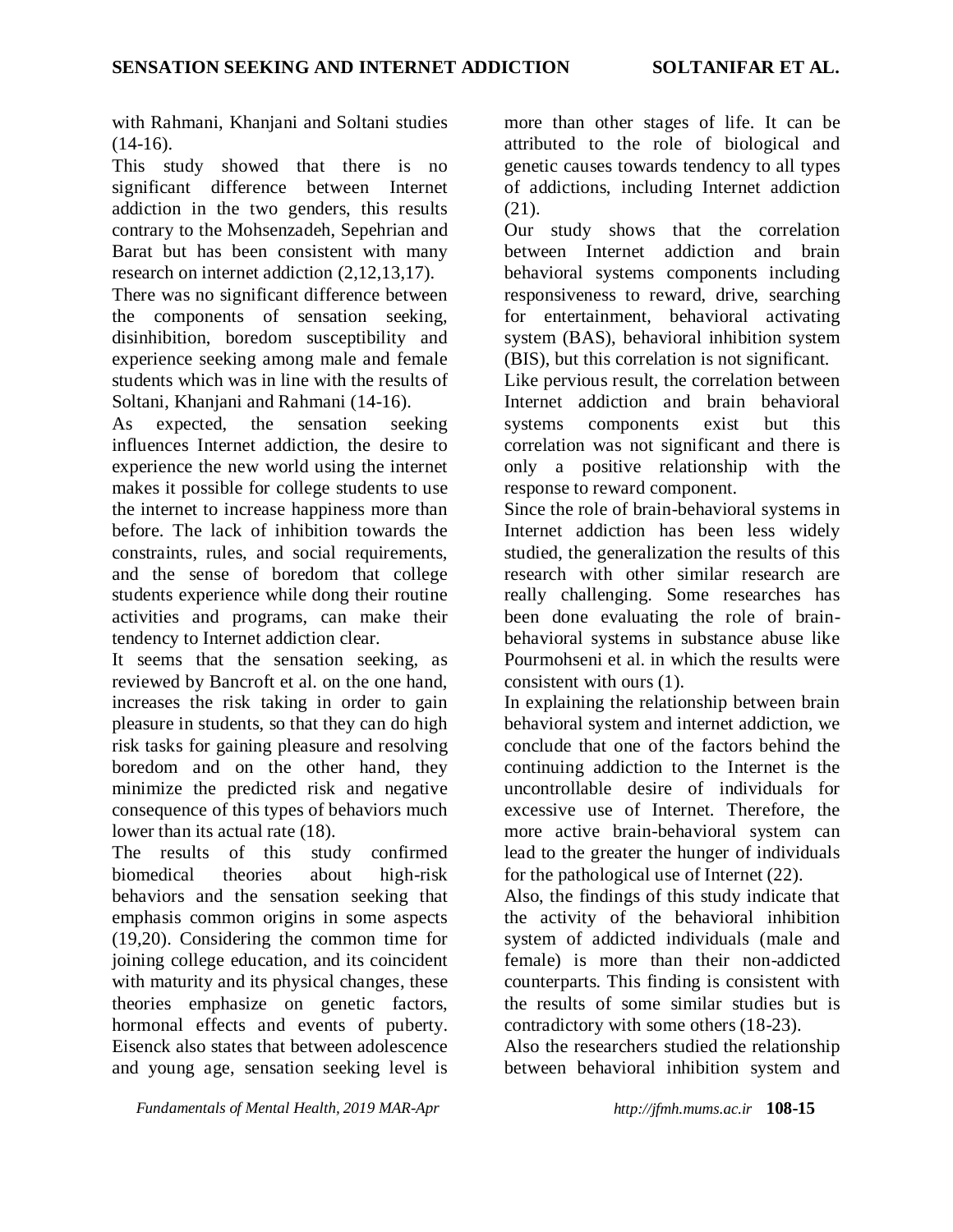substance abuse among addicted college students. Their research showed that the sensitivity and hyperactivity of the behavioral inhibition system and negative affect system, two sets of personality traits, are involved in substance addiction (22).

Some limitations about our research was the small sample size due to selecting just two faculties among all faculties of Azad University and not considering other effective factors such as personality traits. It *References*

is recommended that further research should be carried out at a wider level and by examining more effective factors.

#### **Conclusion**

According to the results, there was a direct and significant relation between Internet addiction and sensation seeking. This relationship was weaker about the role of brain behavioral systems and Internet addiction.

1. Pourmohseni F, Haghshenas A, Asadi S. [A comparison of brain-behavioral systems and gender differences among addicted and non-addicted persons]. Advances in cognitive Sciences 2011; 13(2): 9- 22. (Persian)

2. Bidi F, Namdari M, Amani A. Structural analysis of communication between the Internet addiction and adaptive depression, social and self-esteem. Avicenna journal of clinical medicine 2012; 19(3): 41-48. (Persian)

3. Pourshahriari M. [The comparison of depression, social loneliness and family relation between high school girl student (Internet users and nonusers) in Tehran]. Psychological studies 2017; 3(2): 49-64. (Persian)

4. Moayyedfar S, Habibpour K, Ganji A. [Internet addiction, causes and its consequences]. Rahavard Noor 2005; 63: 39-68. (Persian)

5. Moaedfar S, Habibpour K, Ganji A. [Internet addiction, its causes and its consequences among youth in Tehran]. Resaneh quarterly journal 2007; 16(3): 55-80. (Persian)

6. Beard KW, Wolf M. Modification in the proposed diagnostic criteria for Internet addiction. Cyberpsychol Behav 2001; 4(3): 377-83.

7. Murali V, George S. An overview of internet addiction. Adv Psychosom 2007; 13: 24-30.

8. Alavi SS, Eslami M, Maracy MR, Najafi M, Jannatifard F, Rezapour H. [Psychometric properties of Young internet addiction test]. Journal of behavioral sciences 2010; 4(3): 183-9. (Persian)

9. Zuckerman M. P-impulsive sensation seeking and its behavioral, psychophysiological and biochemical correlates. NeuroPsychobiology 1993; 28: 30-36.

10. Ekhtiari H, Safaei H, Esmaeeli Djavid G, Atefvahid MK, Edalati H, et al. [Reliability and validity of Persian versions of Eysenck, Barratt, Dickman and Zuckerman questionnaires in assessing risky and impulsive behaviors]. Iranian journal of psychiatry and clinical psychology 2008; 14(3): 326-36. (Persian) 11. Mohammadi N. [Psychometric properties of behavioral activation and inhibition systems among

students of Shiraz University]. Daneshvar Raftar 2008; 15: 61-9. (Persian)

12. Alavi S, Maracy M, Jannatifard F, Eslami M, Haghighi M. [A survey of relationship between psychiatric symptoms and internet addiction in students of Isfahan universities]. Avicenna journal of clinical medicine 2010; 17(2): 57-65. (Persian)

13. Asgari P, Marashian F. [Relationship between personality traits and computer anxiety with Internet addiction among students of Ahvaz Islamic Azad University]. Journal of findings in psychology 2008; 2(7): 23-35. (Persian)

14. Nastizai N. [\[The relationship between general health and internet addiction\]](http://zjrms.ir/article-1-404-en.pdf). Zahedan journal of research in medical sciences 2009; 11 (1); 1. (Persian) 15. Rahmani S, Lavasani G, Hejazi E. [The relationship between internet dependency, sensation seeking and five big personality factors in Tehran University college students]. Psychological applied research journal 2010; 1(1): 73-87. (Persian)

16. Soltani M, Fooladvand Kh. [Relationship between identity and sensation-seeking with internet addiction]. Journal of behavioral sciences 2010; 4(3): 191-7. (Persian)